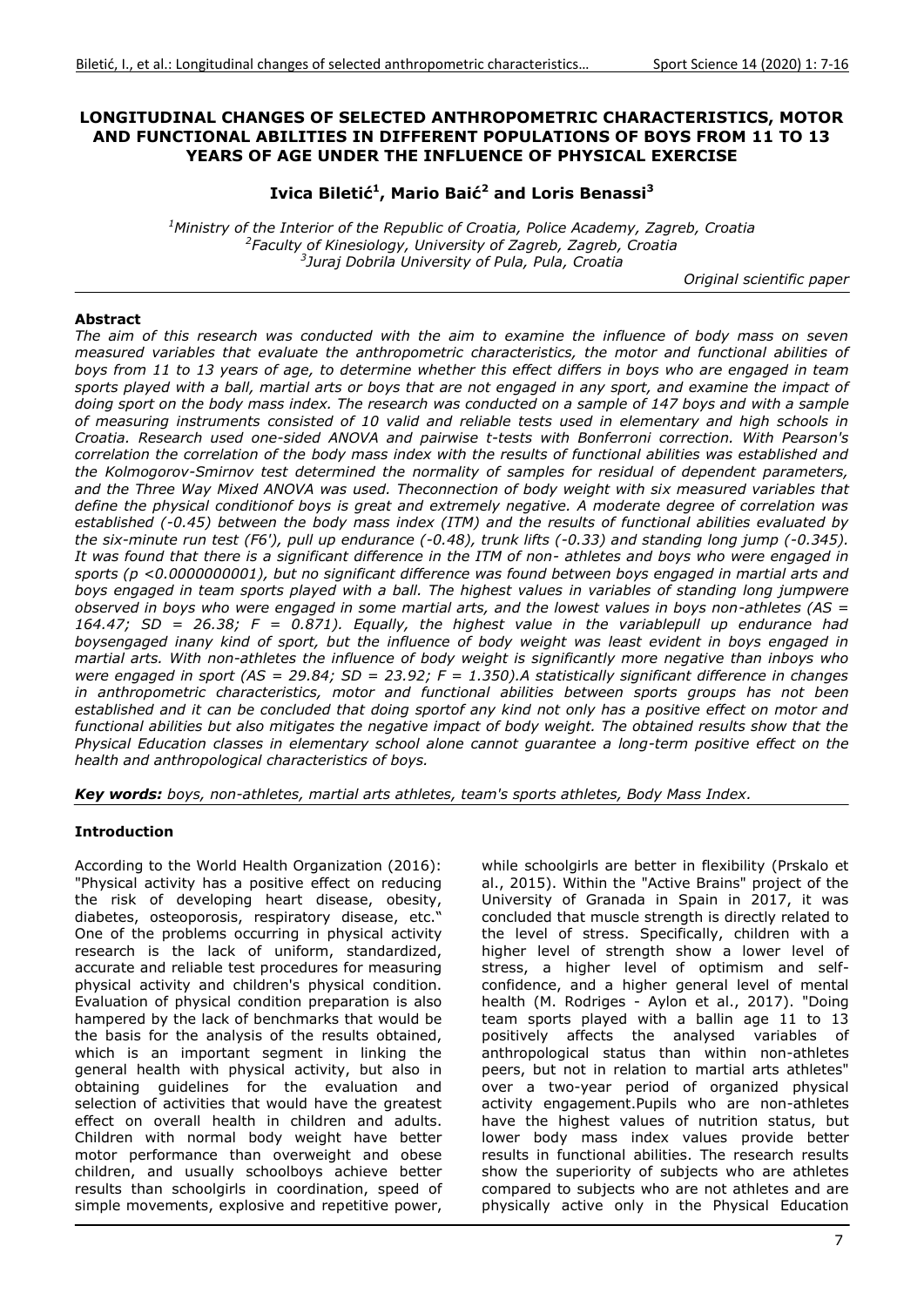classes in the elementaryschool. (Benassi et al., 2018). The results of the research of direct and indirect correlation between physical condition, obesity and length of learning with achievement in school children in Japan at the age of 12 to 13 (Ishihara et al., 2018) undoubtedly confirm that the absence of obesity, physical condition and lesser learning time, are winning combination for higher school achievement. Healthy weight status and exercise habits have indirect positive affect at the effectiveness in school.

# **Methods**

A sample of the examinees consisted of 147 boys from Elementaryschool Poreč in Poreč and Elementaryschool Joakim Rakovac from St. Lovreč Pazenatic. Of the total number of examinees, 60 examinees were trained in team sports played with a ball (football -  $N=21$ , handball -  $N=17$ , basketball - N=22), 30 participants were engaged in martial arts (karate - N=15, wrestling - N=8, kick-boxing -  $N=4$  and taekwondo - N=3) and 57 subjects were non-athletes, i.e. subjects who did not have additional sport's activity except physical education classes 2 times a week for 45 minutes. Boys' athletes did their extracurricular activities in organized trainings three times a week for at least 60 minutes.

The main goal was to examine the relationship between the body mass and the seven measured variables that evaluate the anthropometric characteristics, the motor and functional abilities of boys aged 11 to 13 years. An additional aim was to determine whether this relationship differs in boys who are engaged in team sports played with ball, martial arts or boys who are not at all involved in sports, and establish a correlation between doing sport and body mass index.

In accordance with the goals, the following hypotheses are set: H1: body mass significantly influences the anthropometric characteristics of the motor and the functional abilities in different populations of boys, H2: influence of body mass on results in variables differs in the population of boys whoare engaged in team sports played with a ball, martial arts or are not involved at allsport, H3: doing sport significantly affects the body mass index.

Examinees were measured at 11 years of age in initial measuring and at 13 years of age in final measuring  $\overline{a}$  (age  $\pm$  6 months at each measurement) - at the beginning of the fifth and seventh grade of elementaryschool, in 2013 and in 2015. A battery of 10 valid and reliable tests, that are used in elementary and high schools (Findak, V. et al., 1996), where used and also the ITM centile variable (CDC BMI).

Motor abilities (strength, speed, coordination and flexibility) were measured by reverse training ground (MPN), standing long jump (MSD), pull up

endurance (MIV), trunk lifts (MPT), touch-toe with legs astride (MPR), hand taping (MTR), 6 minutes run (F6'), and anthropometric characteristics height (ATV), body mass (ATT) and forearm firth (AOP).

From the results of height and body mass, the Quetlet index or body mass index (ITM) was established and used as an indicator of the degree of nutrition, and was calculated like this: body weight (kg) / body height2 (m2). The calculated value for each examinee was adjusted in centile (Cole et al., 2000) according to child sex and chronological age, criteria: <5 centile= malnutrition,  $5-85$  cents = normal body mass,  $85-$ 95 cents = overweight,  $\ge$  95 cents = over<br>nourishment(obesity). All the variables are  $\overline{a}$  All the variables are described by basic statistical parameters and test for distribution normality was performed.

To determine the dependence of the body mass index on the sports group of examinees, one-sided ANOVA was performed, followed by a pairwise ttest with Bonferroni correction for multiple testing. Pearson's correlation established the degree of correlation of the body mass index with the results of functional abilities and the Kolmogorov-Smirnov test determined the normality of samples for residual of dependent parameters, after which each was subjected to the Three Way Mixed ANOVA test. All analyses were made in software package R version 3.4.4.

# **Results and discussion**

Table 1 shows basic descriptive parameters of all examinees on initial and final testing. The Kolmogorov-Smirnov test showed distribution normality, which shows that distribution of results does not deviate significantly from normal. From initial to final testing, all examinees achieved higher values in all variables, which was also expected due to their biological age and the stage of physical development and maturing.

Sertić et al. (2010) come to the conclusion that judo in boys aged 10 to 12 causes greater change in anthropological status than engaging in team sports. They undertook research into changes in anthropological status by employing three different kinesiology operators to verify that judo is the sport that causes larger changes in status than doing team sports played with a ball. Similarly like in this research, the examinees were divided into three groups, team sports, judo athletes and nonathletes who did not have any additional sports activity outside of physical education classes.

Similar results as in this research were obtained, giving that the boys who were engaged in judo in relation to the group of team sports played with a ball and the non-athletes during the two-year training had statistically significantly higher results and that difference increased in their favour and dropped between athletes in team sports and nonathletes.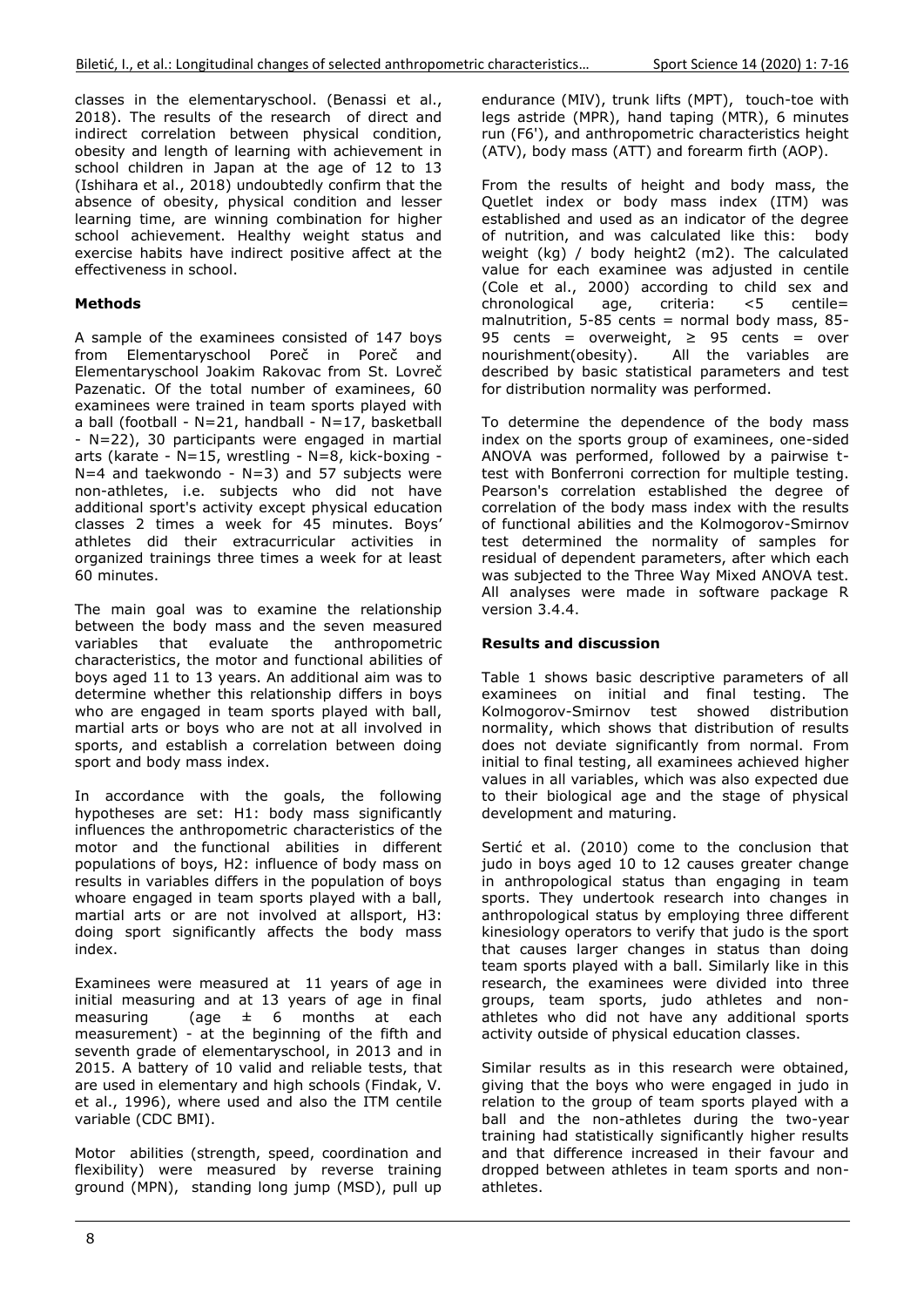| Var./<br>Physical<br>Education<br>classer. | N   | Mean    | Std. Dev. | Min.   | Max.    | Skew.   | Kurt.   | K-Sp |
|--------------------------------------------|-----|---------|-----------|--------|---------|---------|---------|------|
| ATV/i                                      | 147 | 149,82  | 7,86      | 130,80 | 167,00  | .16     | $-42$   | ,094 |
| ATT/i                                      | 147 | 44,97   | 13,70     | 26,00  | 95,00   | 1,60    | 2,85    | ,000 |
| AOP/i                                      | 147 | 22,07   | 2,50      | 17,50  | 30,20   | ,79     | .59     | 046  |
| ITM/i                                      | 147 | 61,01   | 31,49     | 5,00   | 95,00   | $-45$   | $-1,24$ | ,000 |
| MTR/i                                      | 147 | 23,83   | 3,95      | 16,00  | 36,00   | ,42     | 32      | ,005 |
| MSD/i                                      | 147 | 148,53  | 22,22     | 71,00  | 190,00  | $-0.54$ | ,50     | ,164 |
| MPN/i                                      | 147 | 18,09   | 5,29      | 10,38  | 37,80   | 1,13    | 1,33    | ,001 |
| MPT/i                                      | 147 | 31,50   | 7,30      | 6,00   | 57,00   | $-14$   | 1,68    | ,190 |
| MPR/i                                      | 147 | 39.61   | 10,47     | 6,00   | 63.00   | $-.34$  | ,41     | ,098 |
| MIV/i                                      | 147 | 21,36   | 19,78     | .00    | 85,00   | 1,03    | .61     | ,000 |
| F6'/i                                      | 147 | 1065,61 | 204,28    | 611,00 | 1472,00 | .05     | $-71$   | ,166 |
| ATV/f                                      | 147 | 163,76  | 9,46      | 140,00 | 185,70  | $-.07$  | $-0.34$ | ,180 |
| ATT/f                                      | 147 | 56,90   | 16,25     | 31,00  | 120,00  | 1,40    | 2,84    | ,000 |
| AOP/f                                      | 147 | 23,97   | 2,67      | 18,80  | 34,00   | ,75     | 1,19    | ,189 |
| ITM/f                                      | 147 | 60,39   | 29,90     | 5,00   | 95,00   | $-0.39$ | $-1,20$ | ,000 |
| MTR/f                                      | 147 | 28,59   | 4,02      | 17,00  | 39,00   | $-.05$  | ,25     | ,005 |
| <b>MSD/f</b>                               | 147 | 164,47  | 26,38     | 91,00  | 211,00  | $-25$   | $-0.61$ | ,192 |
| MPN/f                                      | 147 | 14,53   | 4,01      | 8,66   | 26,63   | 1,06    | ,68     | ,000 |
| MPT/f                                      | 147 | 38,40   | 7,64      | 12,00  | 67,00   | $-45$   | 2,63    | ,000 |
| MPR/f                                      | 147 | 44.64   | 12,88     | 4,00   | 75.00   | $-48$   | .13     | ,003 |
| MIV/f                                      | 147 | 29,84   | 23,92     | .00    | 102.00  | ,63     | $-29$   | ,003 |
| F6'/f                                      | 147 | 1176,61 | 228,63    | 626,00 | 1690,00 | ,05     | $-0.59$ | ,191 |

Table 1. Basic descriptive parameters of the whole sample at the initial and final testing.

*Note: Var. - variable / Per. –testing period (i - initial, f - final); N - the number of entities in the sample; Mean - arithmetic mean; Std. Dev. - standard deviation; Min. - minimal result; Max. - maximalresult; Skew. – Distribution curve; Kurt. –flattening of the distribution* 

In order to test the dependence of the body mass index on the sports group of examinees, a single ANOVA was performed, which showed significant differences. It was found that there was a statistically significant difference between the body mass index of non-athletes and boys who did sports (p <0.0000000001), but no significant difference was found between boys who are engaged in martial arts and boys engaged in team sports played with a ball.A moderate degree of correlation (-0.44) of the body mass index (ITM) with the results of functional abilities evaluated by the six-minute run test (F6'), and similar result was obtained by Petrić (2009), with the sample of 317 fifth grade elementaryschool pupils, divided by the environment in which they reside in the two groups, where it was found that the decline in body mass index (ITM) causes an increase in F6'test results, or that there is a correlation between body mass index and functional abilities.

Similar findings and conclusions were obtained from Faletar and Bonacin (2007) with 154 boys in the 7th and 8th grades of elementaryschool. For the first group of examinees, physical education classesin school was the only systematic exercise

model, and the examinees of the second group were included in addition to the school physical education classes, in systematic training in sports clubs (basketball, football). Differences between the two groups were significant only in body mass and hand taping. The athletes and the non-athletes were particularly distinguished in 20 meter run, the "lying-sitting" test, triceps skin folds, pull up endurance, graspin siting position, and long jump from a stand. The "athlete" group had considerably smaller ballast mass.

Schwarzfischer et al. (2018) investigated the effect of physical activity (PA) and sittingbehavioural modal (SB), that is, total absence of physical activity, body mass index (BMI), and fat mass index (FMI) in children over five years period. The research included a sample of 600 children. Higher levels of total body activity (PA) and moderate to strong PA (MVPA) are associated with lower BMIs and FMIs, while higher levels of SB are directly linked to higher BMI and FMI over a five years period. It was concluded that a higher degree of physical activity is directly associated with lower BMI and FMI, while lower and moderate levels of physical activity have had a lower impact on BMI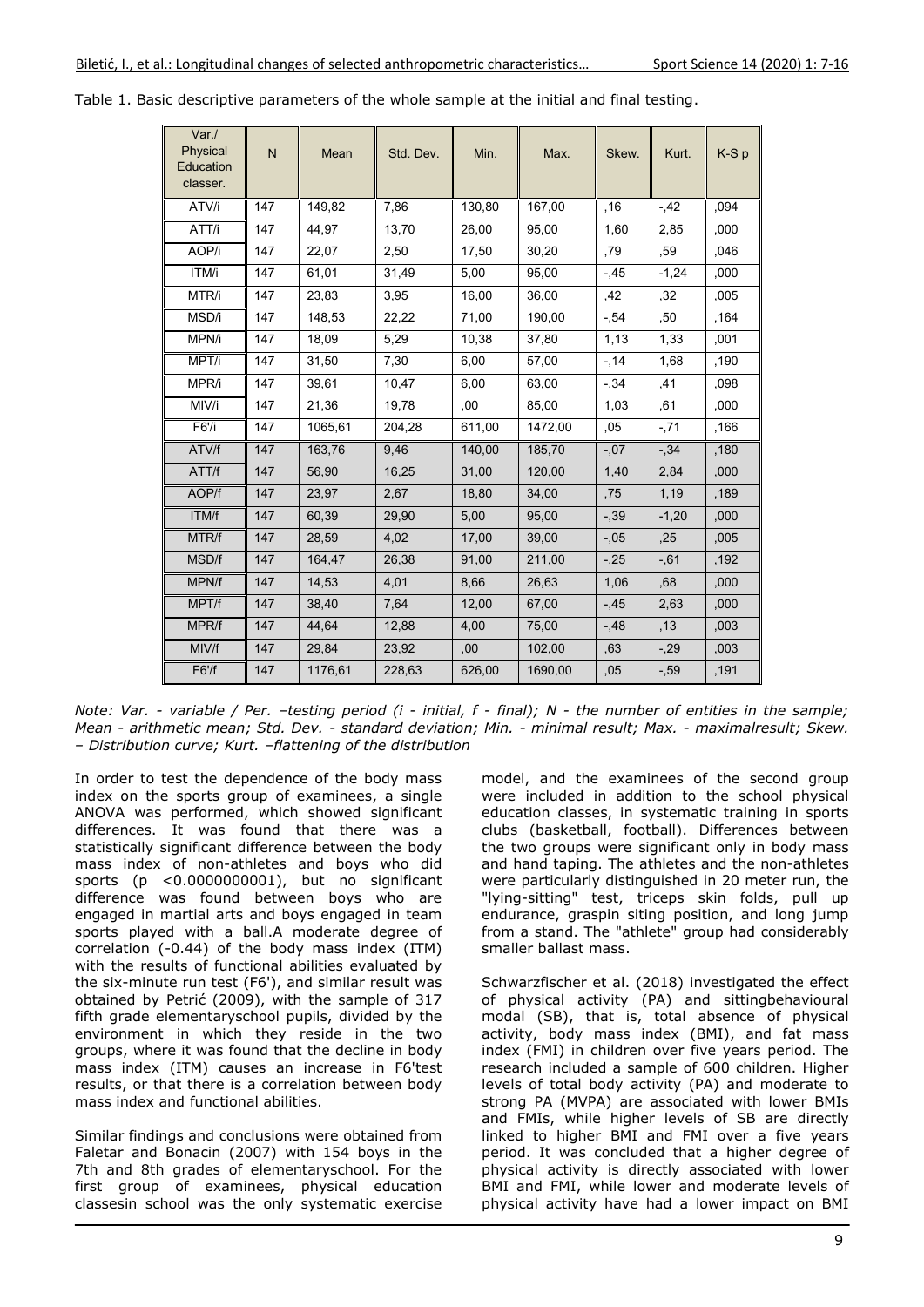and FMI. On the other hand, the middle and high degree of SB had a greater negative impact on anthropometric characteristics than the high and moderate degree of physical activity had a positive influence. In short, children who spent more time in the SB had higher BMI, even when they were taking part in MVPA activities. This observation supports inactivity as an independent risk factor for childhood obesity. In future interventions in prevention of obesity, the focus should not be solely on increasing high intensity PA, but should also emphasize the reduction in time spent in module SB. Although LPA did not show any connection with BMI, promoting LPA to reduce SB could be a more realistic goal of promoting MVPA.

The results of this research have confirmed the first hypothesis, that is, that the body mass is significantly relatednegatively, to the motor and functional abilities of the different population of boys. The sports group correlates most with the highest number of measured parameters, with the members of the group of non-athletes having the worst results.The highest values of the F6' test had boys who were engaged in team sports played with a ball. In the MDS variation(AS =  $164.47$ ; SD = 26.38), there was a significant difference between non-athletes children and children engaged in martial arts (p<0.0001) as well as between nonathletes and children from a group engaged in team sports played with a ball (p<0.0001), while there were no significant differences between the two sports groups. The values of the MDS variables were considerably lower for the non-athletes as well as for those engaged in martial arts.

The second hypothesis is confirmed, that is, that the body mass is significantly related to the results in the variables in the population of boys engaged in team sports with ball, martial arts and nonathletes. Such conclusions are also made by Badrić (2010), who on a sample of pupils' aged 11 to 12 determined quantitative changes in motor skills after the experimental ten-week programmed work with examinees enrolled in the footballteam within the School Sports Association. Experimental group in additionwith regular Physical Education classes in schoolhad 20 trainings and 4 control matches. The program has made significant progress in all motor skills within the experimental group. Jovanović et al. (2011) and Benassi (2013) found that the experimental group that with regular Physical education classes had attended an additional recreational program - football in the football club, achieved significantly better results in all motor tests and the most significant difference was in the variable "standing long jump" from the group that attended only regular Physical education classes. Similar researchof Wu et al. (2012) establishes a three-year trend in body mass index (ITM) development and physical preparation in 16,945 subjects, aged between 12 and 16, with extreme body weight values. The subjects were divided into three groups: "overweight", "underweight" and "normal" and were measured by the Taiwanese group of tests of physical condition.

The "overweight" group had the worst results in all variables compared to the "normal" group. In this research also, all three groups achieved better results in all variables during three years of measurement. ITM in the "underweight" group increased at a faster rate than the other two groups and this group had the best results in the aerobic endurance test, and in the tests of muscular endurance and flexibility this group achieved lower results than the "normal" group. In Wu et al. (2012) research no statistically significant difference was found in the results of standing long jumpbetween groups of "underweight" and "normal" subjects.

Furthermore, Muratović et al. (2015) determined the differences in the motor and specific-motor skills with 250 boys in final grades of 9 yearelementary school, non-athletes and handball players age 14 and 15 year. Experimental groups that, in addition to regular Physical education classes, had organized handball training in clubs, showed better motor and specific motor skills than those who were not actively involved in any form of physical activity other than regular Physical education classes. Some of the similar studies also produce similar results, such as Krstulović et al. (2010), that over 202 students of the first grades of elementaryschool analysed and compared the impact of the nine-month training program of judo, football and athletics on coordination, agility, flexibility, muscular endurance, cardiovascular endurance and body structure (subcutaneous fat).

Experimental group beside regular Physical education classes attended an additional program in judo, athletics and football. The authors conclude that all groups except the control group have progressed. Athletes in athletics and soccer players have made greater progress than athletes doing judo in aerobic endurance, velocity and explosive strength variables, while athletes doing judo compared to athletes in athletics and soccer players have achieved better results in the variables for assessing flexibility and muscular endurance, while the control group significantly increased values of body fat.

Szmodis et al. (2018) researched the anthropometric and physical condition of boys of the same age with a different percentage of body fat, on a significant sample of less than seven thousand boys. Examinees were boys in Hungary aged 9 to 13 ( $N = 6919$ ). Except for the three lowbody fat groups, values of body weight, height, body mass index and plastics and metric index were significantly higher. The results of 30meter run, 1200meter run, and the long jump, were worse in all groups with a higher percentage of body fat. An interesting finding of the research is that the percentage of body fat also influenced the physical condition of children who do not have excessive body weight when only a 4% range of body fat was used. The lower degree of body fat (fat mass index) result with better physical condition in the age pattern.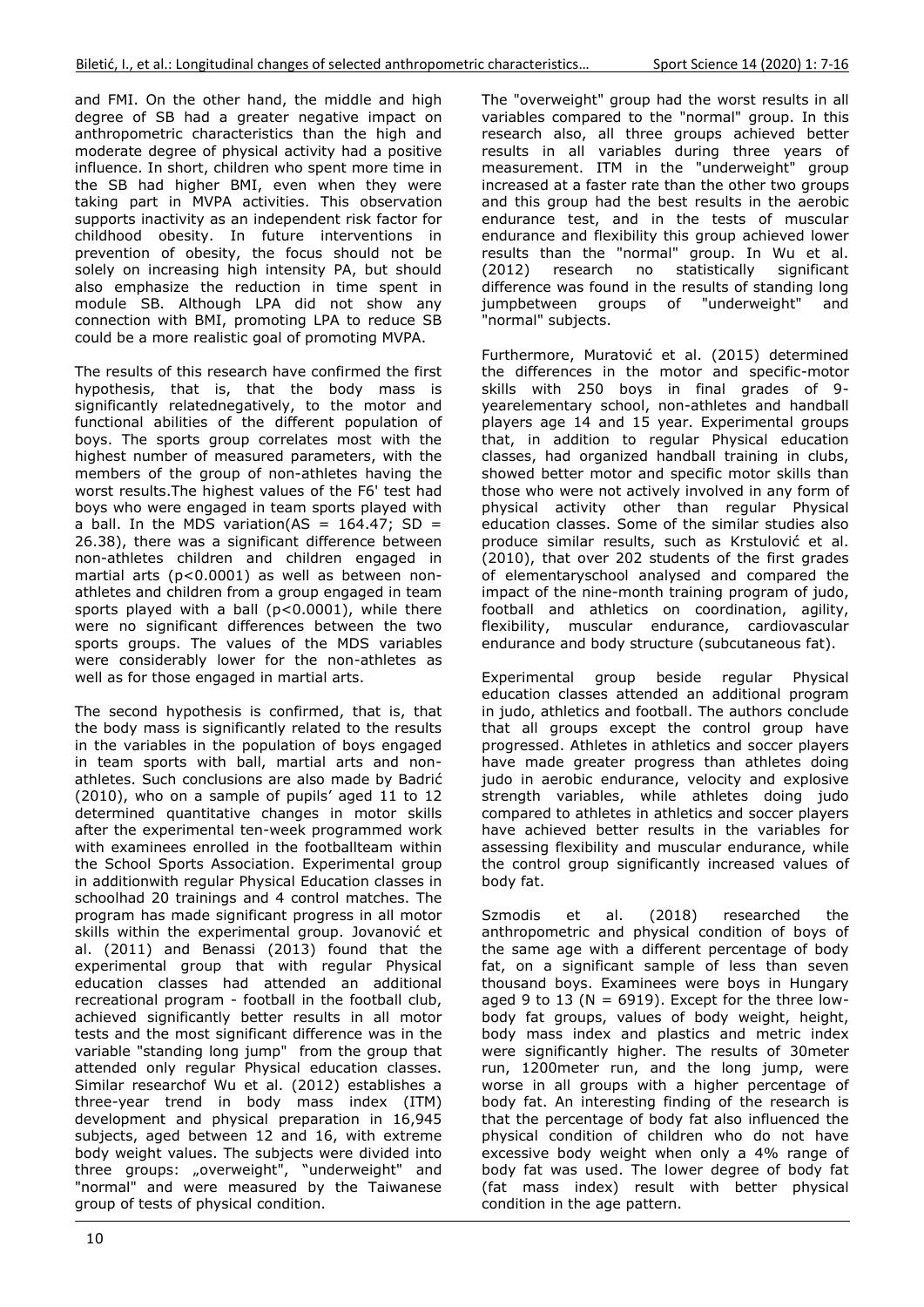Furthermore, we can conclude that the highest values in the MIV variables had boys who were engaged in any type of sport, but the weight impact was least evident in boys who were engaged in martial arts. The body mass index is negatively correlated with the results of functional abilities (variable F6'). Such results were obtained by Biletić et al. in their research (2012, 2015) on 147 wrestling boys aged 11 and 12 and they also concludedwrestling boys from "light" weight group are superior, or they achieve better results in most motor and functional variables than "heavy" wrestling boys. Equally, Badrić et al. (2015) confirm that there is a significant difference in motor abilities between physically active and<br>physically inactive pupils. They identified physically inactive pupils. They identified differences in motor skills between four subsamples defined by the level of physical activity in free time on 434 elementaryschool pupils. Physically active have had nominally better results in all motor skills tests than physically inactive, which had significantly higher ITM values than those physically active.

Further analysis of the results shows that athletes, more from the group of martial arts than team sports played with a ball, are in a far better position than non-athletes and similar results have been obtained by a whole series of authors (Muratović et al., 2015, Jovanović et al., Badrić, 2010). It is well known that excess body weight is a serious obstacle to achieving a good health condition and good physical condition even in boys who are doing sports (Biletićet al., 2012). The highest values in pull up endurancetest (MIV) had boys who were engaged in any type of sport, but the effect of weight was at least evident in boys who were engaged in martial arts. From all of the above, it can be realized that the influence of body weight on six measured variables which define the physical condition of the boys is great and extremely negative (Petrić 2009, Wu et al., 2012, Biletić et al., 2012), as athletes and non-athletes, with a higher body weight or equal body weight, showed 5 to 50% worse results than boys who are the same weight and are engaged in some sport.

Table 2. Results of mid values of all variables of all sports groups and all weight groups on initial and final testing.

|           | Non-athletes |          |          | Team sports played with ball | <b>Martial arts</b> |          |  |
|-----------|--------------|----------|----------|------------------------------|---------------------|----------|--|
| Var./Per. | Mean         | Std.Dev. | Mean     | Std.Dev.                     | Mean                | Std.Dev. |  |
| ATV/i     | 161.4867     | 5.988425 | 168.0067 | 8.51446                      | 165.4933            | 5.628733 |  |
| ATT/i     | 59.30333     | 17.44592 | 59.93    | 16.69884                     | 66.32333            | 30.34357 |  |
| AOP/i     | 24.32        | 2.733185 | 24.59    | 2.836071                     | 25.17333            | 4.375778 |  |
| ITM/i     | 70.01        | 25.83577 | 63.92667 | 31.83859                     | 62.05333            | 30.94564 |  |
| MTR/i     | 27.23333     | 1.159023 | 29.46333 | 0.954795                     | 28.36333            | 1.822096 |  |
| MDS/i     | 151.9733     | 17.08664 | 176.8533 | 4.970526                     | 160.9667            | 28.55527 |  |
| MPN/i     | 16.97        | 2.620897 | 13.34667 | 0.870881                     | 12.47               | 0.936162 |  |
| MPT/i     | 35.44        | 3.919541 | 39.87667 | 2.41467                      | 39.37333            | 2.954341 |  |
| MPR/i     | 43.53333     | 1.20093  | 46.27    | 1.837716                     | 47.40667            | 4.948144 |  |
| MIV/i     | 17.68        | 13.32995 | 33.67    | 8.777807                     | 42.345              | 4.461844 |  |
| F6'/i     | 1032.737     | 88.78319 | 1241.497 | 51.30796                     | 1164.653            | 225.1082 |  |
| ATV/f     | 154.6333     | 5.96059  | 161.9267 | 9.899396                     | 159.0933            | 9.211679 |  |
| ATT/f     | 52.82        | 16.94279 | 53.91    | 16.0177                      | 55.78667            | 23.30283 |  |
| AOP/f     | 23.48        | 2.384261 | 23.84333 | 2.89697                      | 23.49333            | 3.470884 |  |
| ITM/f     | 69.92        | 28.15989 | 65.36    | 31.00237                     | 60.43               | 32.59048 |  |
| MTR/f     | 25.68333     | 0.930717 | 27.14333 | 0.698307                     | 27.4                | 1.03923  |  |
| MDS/f     | 142.3867     | 9.766096 | 158.8133 | 4.354737                     | 157.8033            | 21.22625 |  |
| MPN/f     | 18.91        | 2.773464 | 103.6967 | 154.5401                     | 16.47               | 4.085841 |  |
| MPT/f     | 32.21333     | 4.030103 | 36.09667 | 2.51953                      | 37.88333            | 1.215003 |  |
| MPR/f     | 42.15333     | 1.710478 | 43.42333 | 2.354917                     | 45.43667            | 5.943503 |  |
| MIV/f     | 12.71667     | 10.3467  | 24.24333 | 13.78523                     | 31.04333            | 9.241939 |  |
| F6'       | 987.0567     | 84.28283 | 1130.59  | 167.4584                     | 1115.16             | 109.9417 |  |

*Note: Var. - variable / Per. –measurement period (i - initial, f - final); Mean – arithmetic mean, Std.Dev. - Standard deviation* 

When the results of the final measurement are analysed according to the degree of nutrition, we can conclude that more than 55% of the nonathletes have excessive body mass or obesity. Among the athletes engaged in team sport played with ball, obesity on both measurements is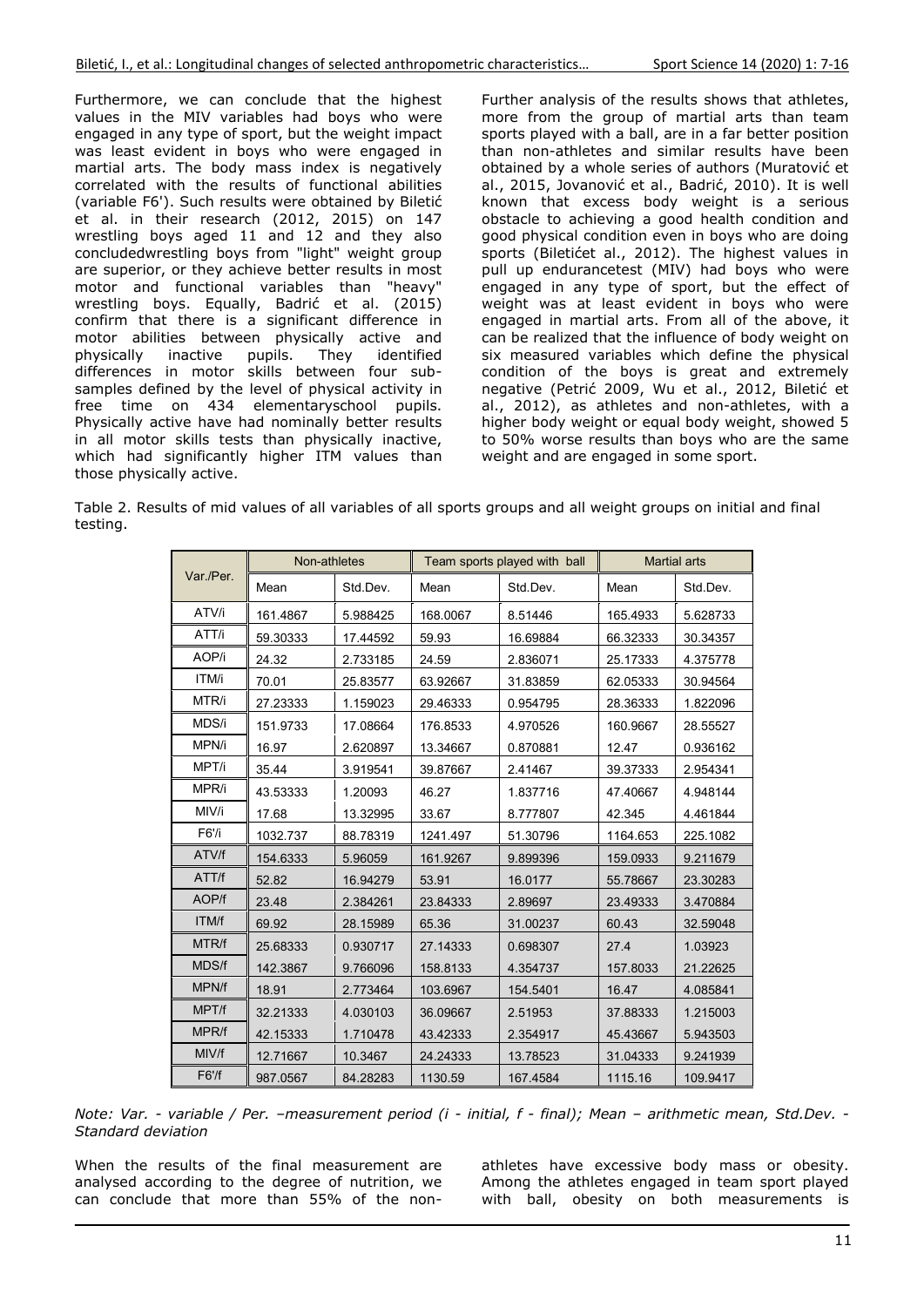recorded in three football players and one handball player, while among athletes engaged in martial arts only two wrestlers had been obese. One respondent from both groups of athletes (basketball players and karate) is undernourished on both measurements. The average values of nutrition status (Fig. 1) clearly show the difference

between a group of non-athletes and a group of athletes. Benassi et al. (2018) indicate inadequate working conditions and poor selection of coaches as a reason why no significant progress has been made with positive differences between athletes and non-athletes.



*Legend: 1 – team sports played with a ball; 2 - martial arts; 3 – non-athletes* 

Figure 1. Average Values of Body Mass Index (ITM) at the final measurement orall three groups of examinees.

Examinees from the group of athletes engaged in team sports played with a ball and martial arts have mostly normal body masses (Table 3). The same results, that is, that in the pupils non-athletes the highest values of nutrition status are measured and superiority in the results of all variables in the pupils who are engaged in sports, reached Benassi et al. (2018), Prskalo et al. (2015), Badrić et al. (2015) and Jovanović et al. (2011) in their researches.

Table 3. Data on the nutritional status of all groups of examinees on initial and final measurements.

| Groups of<br>examinees               | Measures | malnutrition $<$ 5<br>centiles |      | Normal body mass 5-85<br>centiles |       | overweigh<br>85-95 centiles |       | Overnourishment<br>(Obesity)<br>$\geq$ 95 centiles |       |
|--------------------------------------|----------|--------------------------------|------|-----------------------------------|-------|-----------------------------|-------|----------------------------------------------------|-------|
|                                      |          | Num.                           | %    | Num.                              | %     | Num.                        | %     | Num.                                               | %     |
| Team sports<br>played with a<br>ball | Initial  | 6                              | 10   | 41                                | 68.33 | 10                          | 6     | 3                                                  | 5     |
|                                      | Final    | 3                              | 5    | 50                                | 83.33 | 6                           | 10    |                                                    | 1.66  |
| Martial arts                         | Initial  |                                | 3.33 | 25                                | 83.33 |                             | 3.33  | 3                                                  | 10    |
|                                      | Final    |                                | 3.33 | 26                                | 86.66 |                             | 3.33  | $\mathfrak{p}$                                     | 6.66  |
| Non-athletes                         | Initial  |                                | 1.75 | 25                                | 43.86 | 10                          | 17.54 | 21                                                 | 36.84 |
|                                      | Final    |                                | 1.75 | 24                                | 42.10 | 11                          | 19.29 | 21                                                 | 36.84 |

Non-athletes on final measurement achieve 20 and more centiles (ITM) higher values than both groups of athletes. Boys who do not even deal with sports have a higher body mass index, and on final measurement it was higher on average for 21 percentiles from those who did team sports played

with a ball and 25 percentiles from those who did martial arts.Although examinees who have only participated in Physical education classes twice a week for 45 minutes during experimental cycle, make progress in almost all variables, yet they make significantly worse results than peers who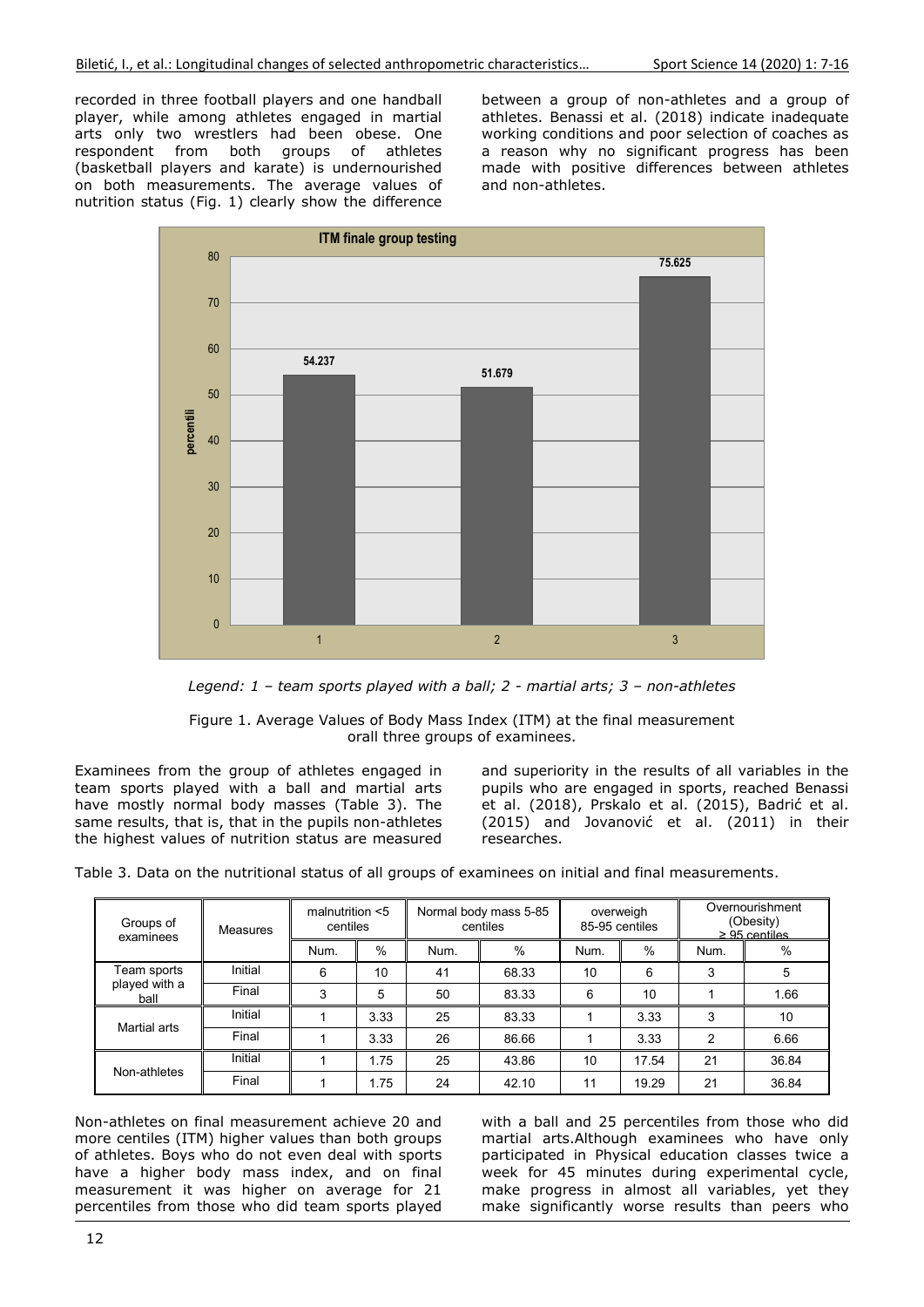have been trained in extracurricular activities for any sport three times a week for at least 60 minutes, and similar results were obtained by Benassi et al. (2018). This is a third hypothesis confirmed; meaning that dealing with any sport significantly and positively influences the body mass index. Since there was no statistically significant difference in changes in anthropometric characteristics, motor and functional abilities between groups of sports, we can conclude that engaging in any kind of sports does not only have a positive influence on motor and functional abilities but also mitigates the negative influence of weight (Sertić et al ., 2010, Krstulović et al., 2010.).

Interesting research was carried out by Ørntoft et al. in 2018. Aim of this research was to determine whether the physical condition and the physical composition of children aged 10-12 years old from Denmark, are associated with engagement in sports activities in leisure time in the sports club. The study included 544 Danish students aged between 10 and 12 (269 boys and 275 girls, 11.1  $\pm$ 0.4 years). After responding to a questionnaire on leisure activities, the children were divided into four groups: participation in a football club (FC; n=141), other ball games (OBG; n=42), other sports (OS; n=194) and group "no sport connections" (NSC; n=167). Children had a range of health and fitness tests including 20-meter sprint test, long jump test, Yo-Yo IR1 test for children (YYIR1C) and body composition test, blood pressure measurement, heart rate at rest (HRrest) and flamingo balance test. The children who were engaged in team sports with a ball (FC and OBG) had higher ( $p$  <0.05) nonfat body mass than NSC (FC:  $17.5 \pm 2.9$ ; OBG:  $18.4 \pm 2$ , 6; OS:  $16.7 \pm 2.9$ ; NSC:  $16.4 \pm 2.8$ ), better results (p <0.05) in the YYIR1C test (FC:

1083 ± 527, OBG: 968 ± 448, OS: 776 ± 398, NSC:  $687 \pm 378$  m), and lower ( $p < 05$ )% HRrest after 1, 2 and 3 minutes YYIR1C. Moreover, HRrest was lower (p <0.05) for FC than OS and NSC (FC:  $68 \pm 9$  vs OS: 72  $\pm$  10 and NSC: 75  $\pm$  10 bpm), and lower ( $p$  <0.05) for OBG than for NSC (OBG: 70  $\pm$  10 vs. NSC: 75  $\pm$  10 bpm). This research showed that children aged  $10$  to  $12$  who were engaged in football and other ball sports had better exercise skills, lower heart rate in the rest and greater muscle mass than children who did not practice sports. It is therefore concluded that participation in club activities in sports played with a ball is of importance for the health of pre-puberty children.

When we compare the results of tests that were conducted at the end with the results of tests conducting at the beginning of test period, we see that there is a significant difference between the parameters for MTR ( $p = 0.005$ ), MSD ( $p = 0.007$ ), MPT ( $p = 0.006$ ), and parameters MPN, MPR, MIV and F6'did not change significantly during the period of measurement. However, no particular interaction between the measurements and the sports group has been observed, and itcannotbe say that the parameters of the members of different sports groups have changed at different rates. It is possible that the research period is too short to make such differences significant. Body mass index remained practically unchanged from initial to final measurement and was consistently higher in non-athletes group. Relationships between the performances of sports groups on different tests show the same parameter on initial as on final measurement, with marked differences in achievements between athletes and non-athletes on MSD, MPN, MPT, MIV and F6'tests.

Table 4. Results ANOVA measured variables and correlation coefficient of other variables with a body mass index.

| Var.             | Sport group                     | Measurement<br>i/f              | Sports group *<br>measurement i/f | Correlation with ITM |
|------------------|---------------------------------|---------------------------------|-----------------------------------|----------------------|
| <b>ITM</b>       | $F = 51.44$<br>$p$ <2e-16***    | $F = 0.16$<br>$p = 0.688$       | $F = 0.103$<br>$p = 0.902$        |                      |
| <b>MTR</b>       | $F = 3.209$<br>$p = 0.04*$      | $F = 7.989$<br>$p = 0.00505$ ** | $F = 2.043$<br>p=0.08867          | $-0.05$              |
| <b>MDS</b>       | $F = 44.740$<br>p< 2e-16 ***    | $F = 7.168$<br>$p = 0.00787$ ** | $F = 0.861$<br>p=0.42378          | $-0.345$             |
| <b>MPN</b>       | $F = 0.019$<br>p=0.98119        | $F = 3.271$<br>p=0.07161        | $F = 0.158$<br>p=0.85364          | 0.096                |
| <b>MPT</b>       | $F = 26.613$<br>p=2.74e-11 ***  | $F = 7.639$<br>p=0.0061 **      | $F = 0.227$<br>p=0.7970           | $-0.3329$            |
| <b>MPR</b>       | $F = 2.762$<br>p=0.0649         | $F = 0.581$<br>p=0.4464         | $F = 0.360$<br>p=0.6980           | 0.0958               |
| <b>MIV</b>       | $F = 46.522$<br>p< 2e-16 ***    | $F = 3.522$<br>p=0.0616         | $F = 0.047$<br>p=0.9543           | $-0.479$             |
| F <sub>6</sub> ' | $F = 61.666$<br>$p < 2e-16$ *** | $F = 0.419$<br>$p=0.518$        | $F = 1.152$<br>$p=0.318$          | $-0.4509$            |

## **Conclusion**

According to the aim of the research, longitudinal changes of boy's non-athletes, athletes in martial arts and athletes in team sportsfrom age 11 to 13under the influence of physical exercise as well as the influence of engagement in sports on the

body mass index, in a very interesting age, where very little research was done.

The results of the research show that the sports group has influence on the largest number of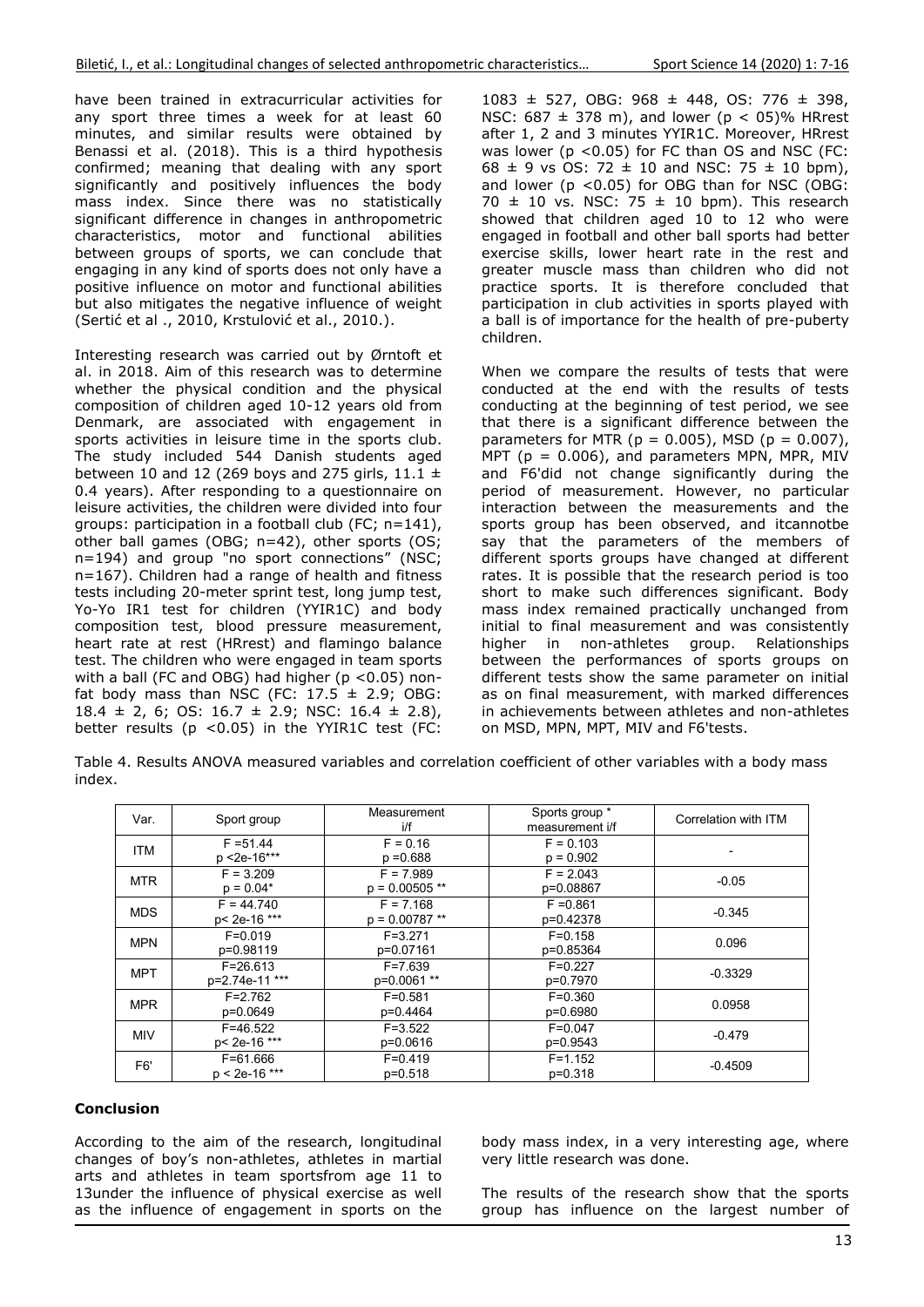measured parameters, with the members of the group of non-athletes having the worst results on both measurements.

It is commonly known that physical activity has a positive effect on human health and physical condition, and that is certainly an axiom that needs not to be discussed. But if the goal of mankind is to get a new generation of healthy, vital young people, it is necessary to make accurate measurements and to check correlations of specific sports and activities in relation to the development of children of different ages. As stated in the beginning, one of the problems that arise in physical activity research is the absence of uniform, standardized, accurate and reliable test procedures for measuring body function and physical condition of children's, which results in problems with comparison of obtained results.

However, if research is limited to the anthropometric characteristics and functional abilities of boys ages 11-13, grouped by the criterion of engagement in sport, a clear conclusion is undoubtedly drawn - it is not possible to have healthy young people with no physical activity. Prskalo et al. (2015) showed that children with normal body weight had better motor results than overweight and obese children, muscle strength is directly related to the level of stress, optimism and confidence (M. Rodriges - Aylon et al., 2017).

We see the general superiority of examinees that are athletes compared to non-athletes (Benassi et al., 2018, Ishihara et al., 2018) undoubtedly confirmed that lack of obesity, good physical condition, and lower learning time schedule are a winning combination for better school achievement. Petrić (2009) found that there was a correlation between body mass index and functional abilities, and Faletar and Bonacin (2007) measured the athlete's and non-athletes performance differences in body mass and hand taping, in 20 minute run, "lying-sitting" test, triceps skin fold, pull up endurance, grasp in siting position, and long jump from a stand.

More precisely, Sertić et al. (2010) come to the conclusion that judo in boys aged 10 to 12 causes greater change in anthropological status than engaging in team sports. Schwarzfischer et al. (2018) found correlation between anthropometric characteristics of boys not only in time spent in doing sport, but also in relation to the time spent in the sitting module, concluding that even a higher degree of physical activity would lose its positive influence if the sitting module behaviours are significantly present. Szmodis et al (2018) found a significant difference between the characteristics of boys who are engaged in sports but have a different degree of body fat, showing how strong is the influence of body structure on physical condition. Krstulović et al. (2010) compared the impact of the nine-month of doing judo, football and athletics training program, where all groups showed progress except the control group.

The results of this research show that athletes, a little bit more in martial arts than team sports played with a ball, are in a far better position than non-athletes and we can conclude that Physical education classes in elementaryschoolscannot guarantee a long-term positive effect on health and anthropological characteristics of the boys.

The results enable us to understand the extent to which sport in general and any sports activity affects the development of individual motor and functional abilities in young athletes and facilitates selection, planning and programming of training in martial arts and team sports played with a ball. The results should point to trainers in which direction they should conduct physical condition training for young athletes considering their body weight.

### **References**

- Badrić, M. (2010). Utjecaj programiranog treninga na promjene u motoričkim sposobnostima učenika uključenih u rad školskog športskog društva. *Zbornik radova 19. ljetne škole kineziologa Republike Hrvatske .* [The influence of programmed training on changes in the motor abilities of students involved in the work of the school sports society. *Proceedings of the 19th Summer School of Kinesiology of the Republic of Croatia.* In Croatian.]., Poreč, June 22-26, 71-78. Zagreb: Croatian Kinesiology Association.
- Benassi, L. (2013). Kvantitativne promjene u nekim antropometrijskim i kondicijskim sposobnostima nogometaša osnovnoškolskog uzrasta. *Zbornik radova 22. ljetne škole kineziologa Republike Hrvatske.* [Quantitative changes in some anthropometric and fitness abilities of elementary school football players. *Proceedings of the 22nd Summer School of Kinesiology of the Republic of Croatia.* In Croatian.]. Poreč, June 25-29, 71-77. Zagreb: Croatian Kinesiology Association.
- Benassi L., Blažević I., & Trajkovski B. (2018). Quantitative Changes in the Anthropological Status of Middle School Aged Pupils Over a Two-Year Period. *Human Sport Medicine*, *18*(1), 5–19.
- Biletić, I. (2012). *Razlike u razini kondicijske pripremljenosti dječaka hrvača u dobi od 11 i u dobi od 12 godina različitih težinskih skupina*. (Magistarski rad). [*Differences in the level of fitness of wrestling boys at the age of 11 and at the age of 12 of different weight groups.* (Master's thesis). In Croatian.]. Zagreb: Faculty of Kinesiology.
- Biletić, I., Baić, M., & Slačanac, K. (2012). Razlike između različitih težinskih skupina jedanaestogodišnjih dječaka hrvača u varijablama za procjenu kondicijske pripremljenosti. *Zbornik radova 4. Međunarodno – znanstvenog kongresa "Suvremena Kineziologija".* [Differences between different weight groups of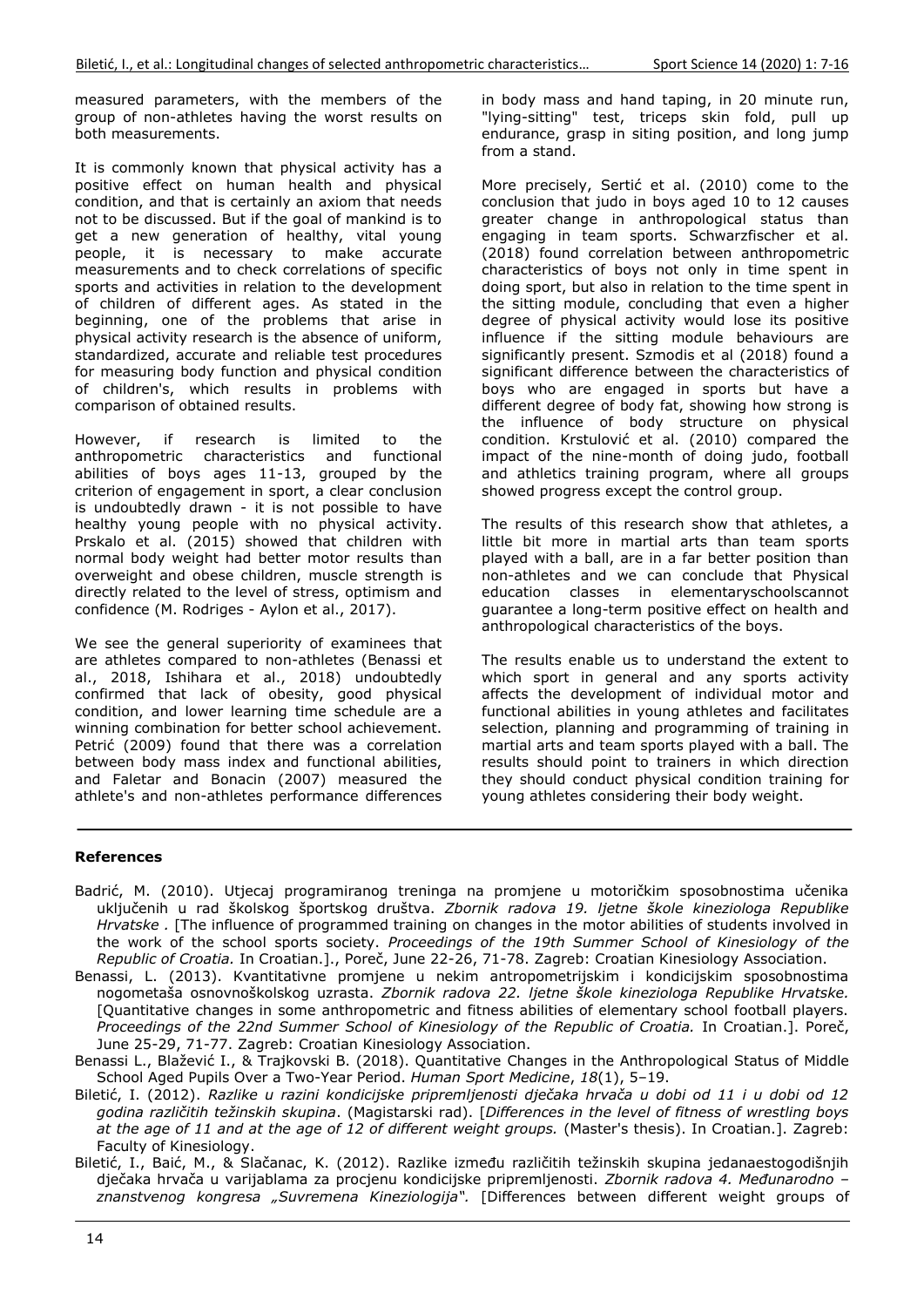eleven-year-old wrestling boys in the variables for assessing fitness. *Proceedings of the 4th International - Scientific Congress "Contemporary Kinesiology".* In Croatian.]. Split, August 24-26, 256 – 261. Split: Faculty of Kinesiology.

- Biletić, I., Baić, M., & Krajač, S. (2012). Diferences between weight groups of wrestlers at the age of twelve years in the fitness abilities. *Book of abstracts of International Scientific Conference "Education in the Modern European Environment".* Opatija, September 17 – 18, 2012, 77 – 78. Zagreb: Faculty of Teacher Education.
- Biletić, I., Baić, M., & Slačanac, K. (2015). Razlike u razini kondicijske pripremljenosti dječaka hrvača u dobi od 11 i u dobi od 12 godina. *Zbornik radova 13. godišnje međunarodne konferencije "Kondicijska priprema sportaša 2015".* [Differences in the level of fitness of wrestling boys at the age of 11 and at the age of 12. *Proceedings of the 13th annual international conference "Fitness training of athletes 2015".*
- In Croatian.]. Zagreb, February 27-28, 2015, 95 98. Zagreb: Faculty of Kinesiology, University of Zagreb and the Association of Fitness Trainers of Croatia.
- Cole, T.J., Bellizzi, M.C., Flegal, K.M. & Dietz, W.H. (2000). Establishing a Standard Definition for Child Overweight and Obesity Worldwide: International Survey. *British Medical Journal*, *320*, 1240-1243.
- Delaš, N., Tudor, A., Ružić, L. & Šestan, B. (2008). Povezanost djece 5-8. razreda osnovne škole i nekih motoričkih sposobnosti. [The association of children of 5th-8th grade of elementary school and some motor skills. In Croatian.]. *Hrvatski športsko-medicinski vjesnik*, (23), 35-44.
- Faletar, L., & Bonacin, D. (2007). Evaluacija kinezioloških transformacijskih procesa u uzrastu od 13-14 godina, procijenjena finalnim statusom dva različita uzorka. [Evaluation of kinesiological transformation processes at the age of 13-14 years, assessed by the final status of two different samples. In Croatian.]. *Acta Kinesiologica*, *1*(1), 49-57.
- Ferhatbegović, A., Pojskić, H., Ganić, E., Terzić, A., Hasanbegović, S., & Džibrić, Dž. (2010). Utjecaj redovitog i dodatnog programa nastave tjelesne i zdravstvene kulture na promjenama u pokazateljima repetitivne snage učenika. *Zbornik radova 19. ljetne škole kineziologa Republike Hrvatske.* [The influence of regular and additional curriculum of physical education and health on changes in indicators of repetitive strength of students. *Proceedings of the 19th Summer School of Kinesiology of the Republic of Croatia.* In Croatian.]. Poreč, June 22-26, 71-78. Zagreb: Croatian Kinesiology Association.
- Fedewa, A.L. & Ahn, S. (2011). The Effects of Physical Activity and Physical Fitness on Children's Achievement and Cognitive Outcomes. A Meta-Analysis. *Research Quarterly for Exercise and Sport*, *82*(3), 521-535.
- Findak, V., Metikoš, D., Mraković, M., & Neljak, B. (1996). Primijenjena kineziologija u školstvu Norme. [Applied kinesiology in education - Norms. In Croatian.]. Zagreb: Croatian Pedagogical and Literary Association. Faculty of Physical Education, University of Zagreb.
- Ishihara, T., et al. (2018). Direct and indirect relationships of physical fitness, weight status, and learning duration to academic performance in Japanese school children. *European Journal of Sport science*. *18*(2), 286-294.
- Jovanović, M., Tadić, M., & Krakan, I. (2011). Utjecaj organiziranog rekreacijskog bavljenja nogometom na eksplozivnu snagu, repetitivnu snagu i fleksibilnost školske djece od 11. do 12. godine. *Zbornik radova 20. ljetne škole kineziologa Republike Hrvatske.* [The impact of organized recreational football on the explosive power, repetitive power and flexibility of school children from 11 to 12 years. *Proceedings of the 20th Summer School of Kinesiology of the Republic of Croatia.* In Croatian.]. Poreč, June 21-25, 196-201. Zagreb: Croatian Kinesiology Association.
- Krstulović, S., Maleš, B., Žuvela, F., Erceg, M. & Miletić, Đ. (2010). Judo, soccer and track-and-field differential effects on some anthropological characteristics in seven-year-old boys. *Kinesiology*, *42*(1), 56- 64.
- Min-Chen, W., Che-Hung, L., Shu-Man, C., Chun-Chuan,W., City C.H., Chia, M., & Chia-Hua K. (2012). Three-year evolution of physical fitness and BMI in school children aged 12-16 years with extreme BMI. *Kinesiology*, *44*(1), 39-46.
- Mišigoj-Duraković, M. (2008). Kinantropologija, biološki aspekti tjelesnog vježbanja. [Kinanthropology, biological aspects of physical exercise. In Croatian.]. Zagreb: Faculty of Kinesiology.
- Mišigoj-Duraković, M., & Matković, B. (2007). Biološke i funkcionalne osobitosti dječje i adolescentne dobi i sportski trening. *Zbornik radova 5. godišnja međunarodna konferencija Kondicijska priprema sportaša kondicijska priprema djece i mladih.* [Biological and functional features of children and adolescents and sports training. *Proceedings of the 5th Annual International Conference Fitness Training of Athletes - Fitness Training of Children and Youth.* In Croatian.]. Zagreb, February 23-24, 39-45. Zagreb: Faculty of Kinesiology, University of Zagreb and the Association of Fitness Trainers of Croatia.
- Mišigoj-Duraković, M., et al. (1995). Morfološka antropometrija u športu. [Morphological anthropometry in sport. In Croatian.]. Zagreb: Faculty of Physical Education.
- Mišigoj-Duraković, M., et al. (1999). Tjelesno vježbanje i zdravlje. [Physical exercise and health. In Croatian.]. Zagreb: Grafos – Faculty of Physical Education.
- Mišigoj-Duraković, M., Sorić, M., & Duraković, Z. (2011). Zdravstvene koristi tjelesne aktivnosti i vježbanja kod djece i adolescenata. *Tjelesna aktivnost i zdravlje – Uloga tjelesne aktivnosti u prevenciji i liječenju prekomjerne težine i pretilosti.* [Health benefits of physical activity and exercise in children and adolescents. *Physical activity and health - The role of physical activity in the prevention and treatment of overweight and obesity.* In Croatian.]. Zagreb, December 2-3, 19-23. Zagreb: Faculty of Kinesiology.